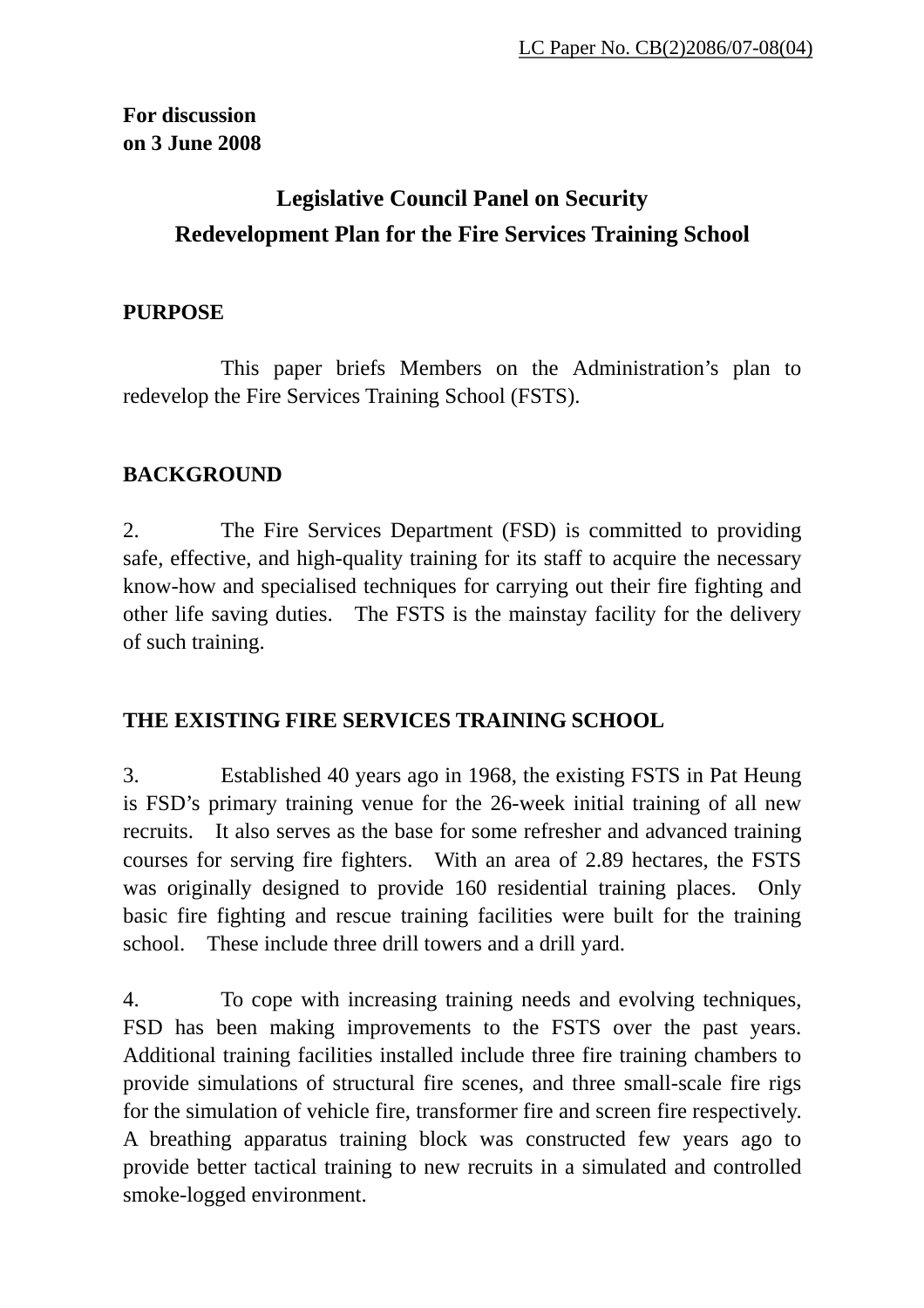## **CHANGING TRAINING NEEDS**

5. While the number of major fires in Hong Kong has decreased with better fire prevention practices and safer buildings, our fire fighters are facing more complex and wide-ranging emergency scenarios nowadays. Large-scale infrastructure and facilities, such as underground railways, present new and significant challenges for fire fighting and rescue operations. With the proliferation of high-rise buildings, it has become imperative that our fire fighters be well trained in the relevant advanced techniques for fire fighting to ensure public safety.

6. Advanced fire brigades around the world (e.g. in the United States, United Kingdom, Australia and Singapore) are making increasing use of simulation-based training to prepare fire fighters for complex emergency scenarios. The advantages of such training are many. Such learning and exercise are interactive and take place in realistic environments. Trainees can make mistakes and appreciate their consequences without causing bodily harm or property damage. The management of crisis events can be practised and rehearsed to enable fire fighters to be better prepared when such events occur in real life. Most importantly, teamwork can be established to work in a coordinated and effective manner.

7. To facilitate the delivery of simulation-based training, many overseas fire training schools are equipped with a range of specialised simulators and training grounds. Some common examples of these training facilities include –

- "Burn building" for the simulation of different types of building fires, e.g. basement fires, fires in industrial buildings, hotels fires, etc;
- Model motorway with mock road;
- Simulated road and railway tunnel;
- Tanker, ship and aircraft model simulators;
- $\bullet$  Fuel spillage fire simulator;
- Bulk gas storage simulator; and
- Ruined buildings and rubble ground for urban search and rescue training.